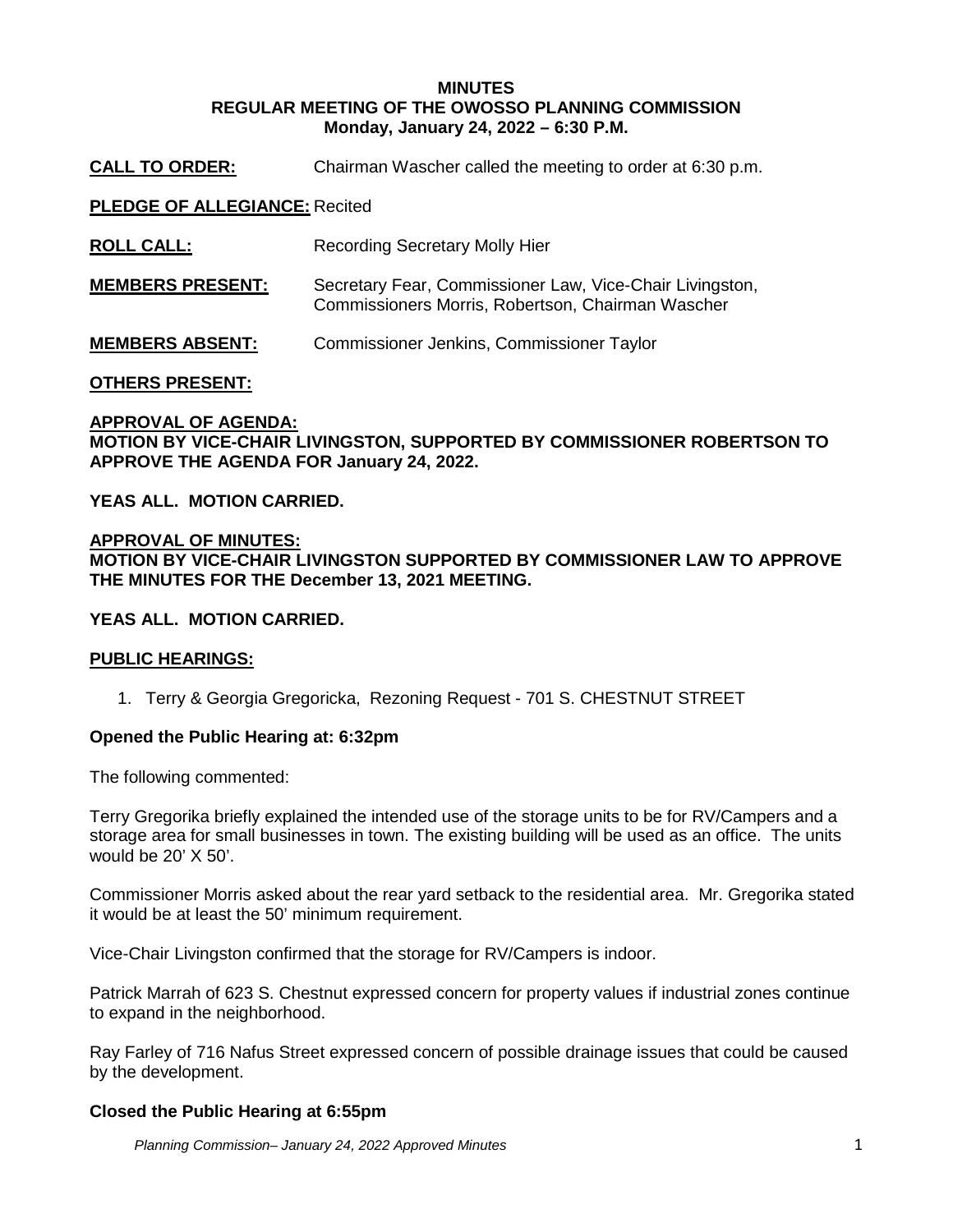# **The following review is from Justin Sprague, City Planner with CIB Planning:**

Terry and Georgia Gregoricka request to rezone 3 acres from R-1 Residential to I-1, Light Industrial. The property currently has a structure and a parking lot, and the applicant would like to develop an indoor storage facility for recreational and other vehicles. The applicant will need to submit a full site plan for review and approval prior to any new development on the property.

The subject parcel is located along the east side of S. Chestnut Street, north of the intersection of Stewart Street. The parcel is shaped like a rectangle and is surrounded by commercial and industrial uses on three sides. The property is identified in the master plan as a "District" for industrial uses.

|              | <b>Existing Land Use</b>                        | Zoning                      | <b>Master Plan</b>       |
|--------------|-------------------------------------------------|-----------------------------|--------------------------|
| Subject Site | Existing structure with 20<br>space parking lot | R-1 Residential             | District -<br>Industrial |
| <b>North</b> | Industrial & Office                             | Industrial and Office       | District -<br>Industrial |
| South        | Industrial                                      | Industrial and Multi-Family | District-<br>Industrial  |
| East         | Residential                                     | $R-1$                       | <b>Residential</b>       |
| West         | Industrial                                      | Industrial                  | District-<br>Industrial  |

In considering any petition for an amendment to the official zoning map, the planning commission and city council shall consider the following criteria in making its findings, recommendations and decision:

1. Consistency with the goals, policies, and future land use map of the City of Owosso Master Plan. If conditions upon which the master plan was developed (such as market factors, demographics, infrastructure, traffic and environmental issues) have changed significantly since the master plan was adopted, as determined by the city, the planning commission and council shall consider the consistency with recent development trends in the area.

## **Finding – This rezoning would be consistent with both the intent of the Zoning Ordinance and the recently adopted Master Plan which shows this area a future industrial district.**

2. Compatibility of the site's physical, geological, hydrological, and other environmental features with the host of uses permitted in the proposed zoning district.

## **Finding – While this site would be compatible with the host of uses permitted under the I-1 Zoning Classification, it should be noted that there are residential properties to the east of this site, so any new development will need to be screened and buffered appropriately.**

3. Evidence the applicant cannot receive a reasonable return on investment through developing the property with at least one (1) use permitted under the current zoning.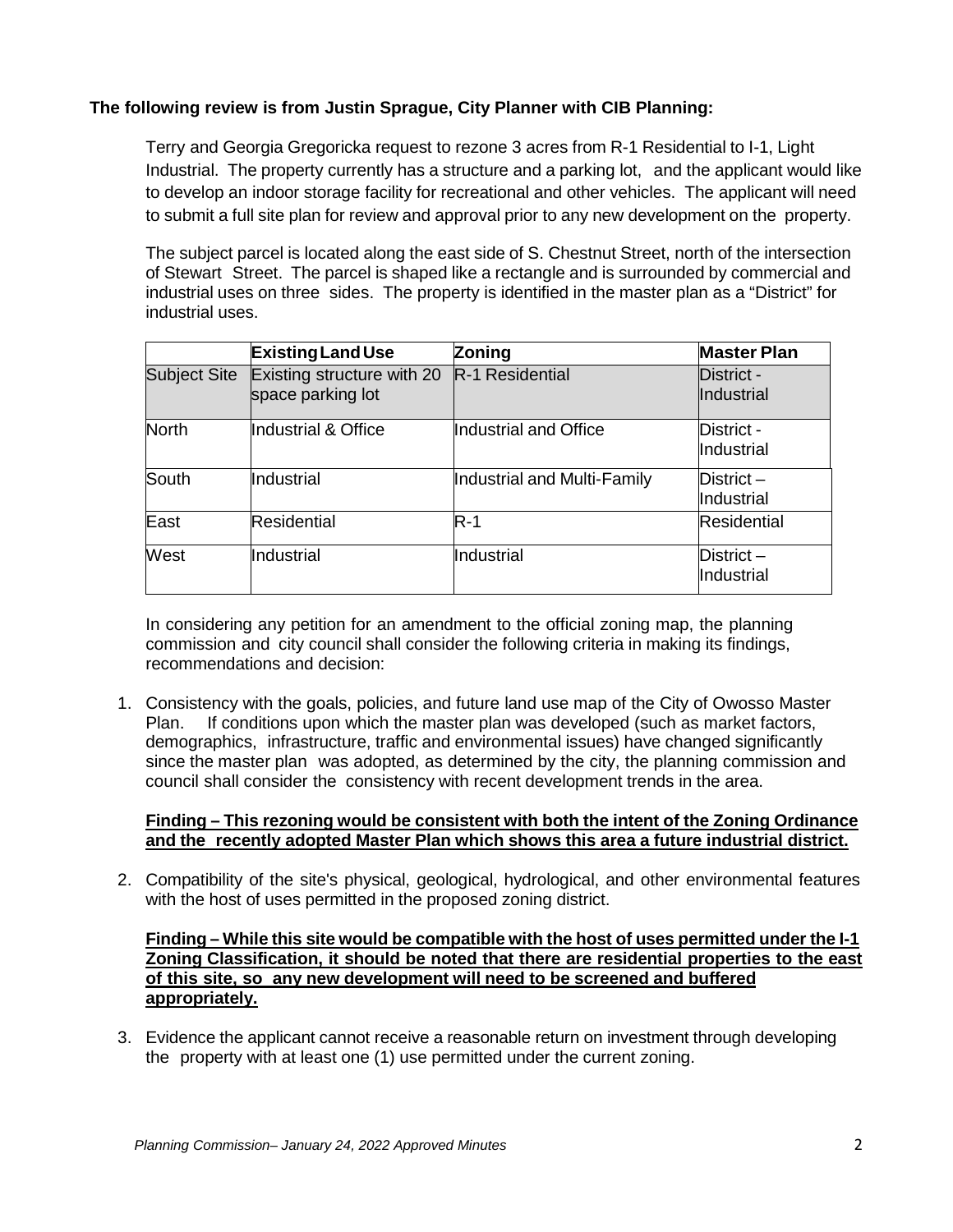**Finding – To our knowledge, no evidence exists showing that the applicant could not receive a reasonable return on investment through developing the property as residential; the rezoning would be compatible with the Master Plan.**

4. The compatibility of all the potential uses allowed in the proposed zoning district with surrounding uses and zoning in terms of land suitability, impacts on the environment, density, nature of use, traffic impacts, aesthetics, infrastructure and potential influence on property values.

## **Finding – As noted above, there is residential properties to the east of this site, however property to the north, south and west are all either existing commercial or industrial uses.**

5. The capacity of the city's infrastructure and services sufficient to accommodate the uses permitted in the requested district without compromising the "health, safety, and welfare."

## **Finding – There should be no issues with existing infrastructure being able to accommodate and service this site.**

6. The apparent demand for the types of uses permitted in the requested zoning district in relation to the amount of land currently zoned and available to accommodate the demand.

## **Finding – We find that the proposed use is more commercial in nature than industrial; however, the proposed use fits in the industrial district. There is some land available for industrial development in the city, however not much.**

7. The request has not previously been submitted within the past one (1) year, unless conditions have changed, or new information has been provided.

# **Finding – This application has not been previously before the City.**

# **RECOMMENDATION**

**Based upon the above comments, we recommend approval of the rezoning request for 701 S. Chestnut based on the following items:**

- **1.** That the request is not in conflict with the Master Plan or the Zoning Ordinance;
- **2.** The site is compatible with uses in the proposed I-1 Zoning District;
- **3.** The applicant is not rezoning to increase the return on investment of the property;
- **4.** That the Planning Commission understands that the proposed use may be more compatible with surrounding land uses:
- **5.** Infrastructure to the site is appropriate for the proposed use; and
- **6.** The request has not been previously submitted to the City for consideration.

## **MOTION BY COMMISSIONER MORRIS SUPPORTED BY VICE-CHAIR LIVINGSTON TO APPROVE THE REZONING REQUEST FROM R-1 SINGLE FAMILY DISTRICT TO I-1 LIGHT INDUSTRIAL DISTRICT FOR 701 S CHESTNUT STREET**

| <b>ADDRESS</b>                                                           | <b>PARCEL ID NUMBER</b> | <b>APPROVED ZONING</b>                                       |  |  |  |
|--------------------------------------------------------------------------|-------------------------|--------------------------------------------------------------|--|--|--|
| 701 S CHESTNUT ST                                                        | 050-546-000-026-00      | I I-1 LIGHT INDUSTRIAL DISTRICT                              |  |  |  |
| SECRETARY FEAR, COMMISSIONER LAW, VICE-CHAIR LIVINGSTON,<br><b>YEAS:</b> |                         |                                                              |  |  |  |
|                                                                          |                         | <b>COMMISSIONER MORRIS, COMMISSIONER ROBERSTON, CHAIRMAN</b> |  |  |  |

|              | <b>WASCHER</b> |  |
|--------------|----------------|--|
| <b>NAYS:</b> | <b>NONE</b>    |  |

**RCV: 6-0 MOTION CARRIED**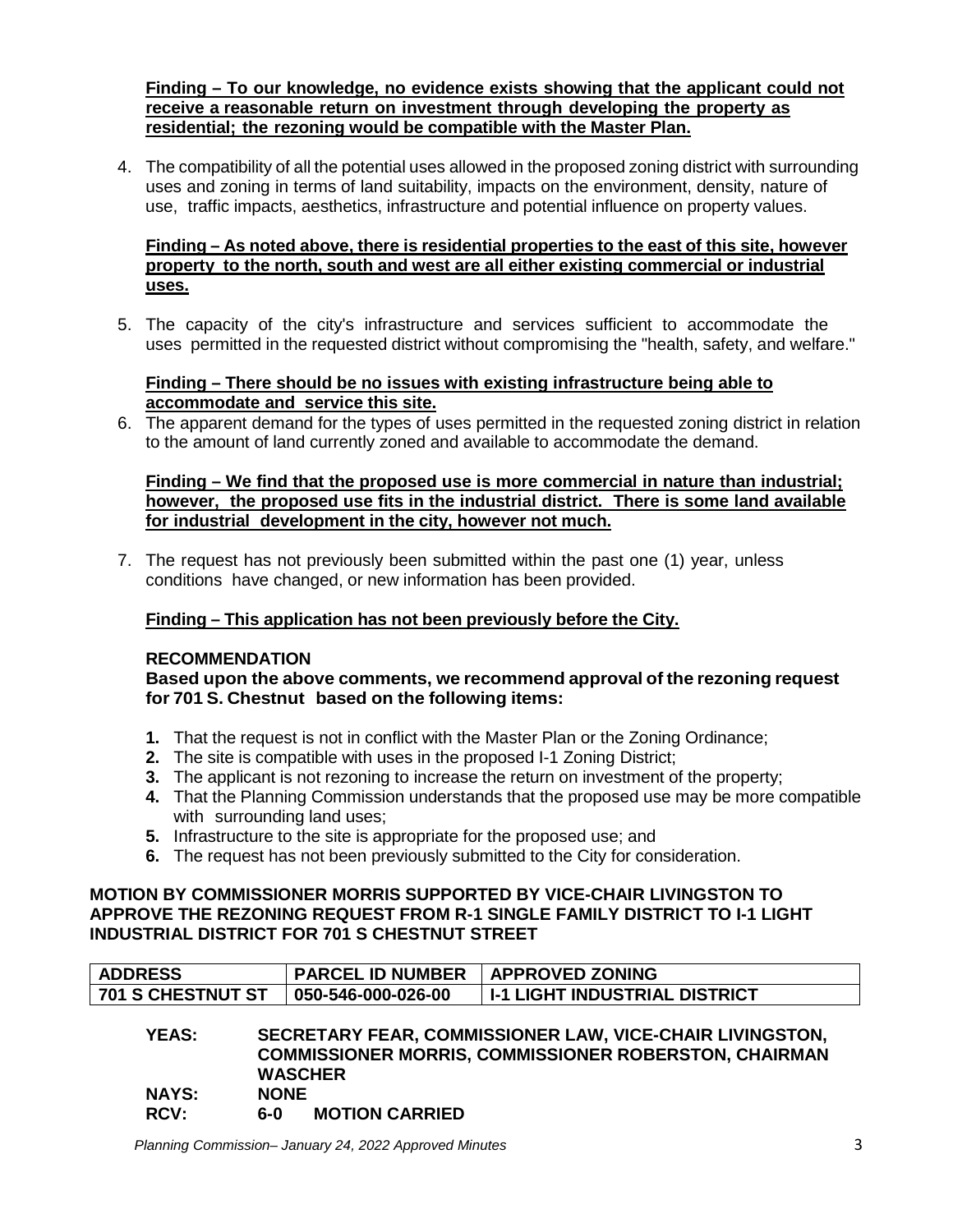# **SITE PLAN REVIEWS: NONE**

## **ITEMS OF BUSINESS:**

### **1. PLANNING COMMISSION ANNUAL REPORT 2021**

Discussion held on the contents of report noting additional changes and requirements from the MEDC.

**MOTION BY COMMISSIONER ROBERTSON SUPPORTED BY VICE-CHAIR LIVINGSTON TO APPROVE THE 2021 PLANNING COMMISSION ANNUAL REPORT AND REFER TO CITY COUNCIL FOR REVIEW AND APPROVAL.**

**YEAS: SECRETARY FEAR, COMMISSIONER LAW, VICE-CHAIR LIVINGSTON, COMMISSIONER MORRIS, COMMISSIONER ROBERSTON, CHAIRMAN WASCHER**  $NAYS:$ **RCV: 6-0 MOTION CARRIED** 

### **2. CAPITAL IMPROVEMENT PLAN (CIP) 2022-2028**

Discussion held on the contents of report. The plan requires approval from both the Planning Commission and City Council prior to the beginning of the budget process.

**MOTION BY VICE-CHAIR LIVINGSTON SUPPORTED BY COMMISSIONER LAW TO APPROVE THE 2022 – 2028 CAPITAL IMPROVEMENT PLAN (CIP) AND REFER TO CITY COUNCIL FOR REVIEW AND APPROVAL.**

**YEAS: SECRETARY FEAR, COMMISSIONER LAW, VICE-CHAIR LIVINGSTON, COMMISSIONER MORRIS, COMMISSIONER ROBERSTON, CHAIRMAN WASCHER**  $NAYS:$ **RCV: 6-0 MOTION CARRIED** 

## **3. MOBILE FOOD VENDING DRAFT ORDINANCE**

This proposed ordinance is being presented as a standalone ordinance and not a part of the City of Owosso's Zoning Ordinance due to language involving City parking lots and parks. This draft is being presented to the Planning Commission, the DDA and the Park and Recreation Commission for review, opinion and any recommendations for City Council.

### **COMMISSIONER COMMENTS:**

Commissioner Robertson expressed concern about potential impact on brick and mortar businesses. Chairman Wascher requested further research and information on how the food trucks may impact events such as the Farmers Market and Curwood.

### **CITIZEN COMMENTS**: **NONE**

# **ADJOURNMENT:**